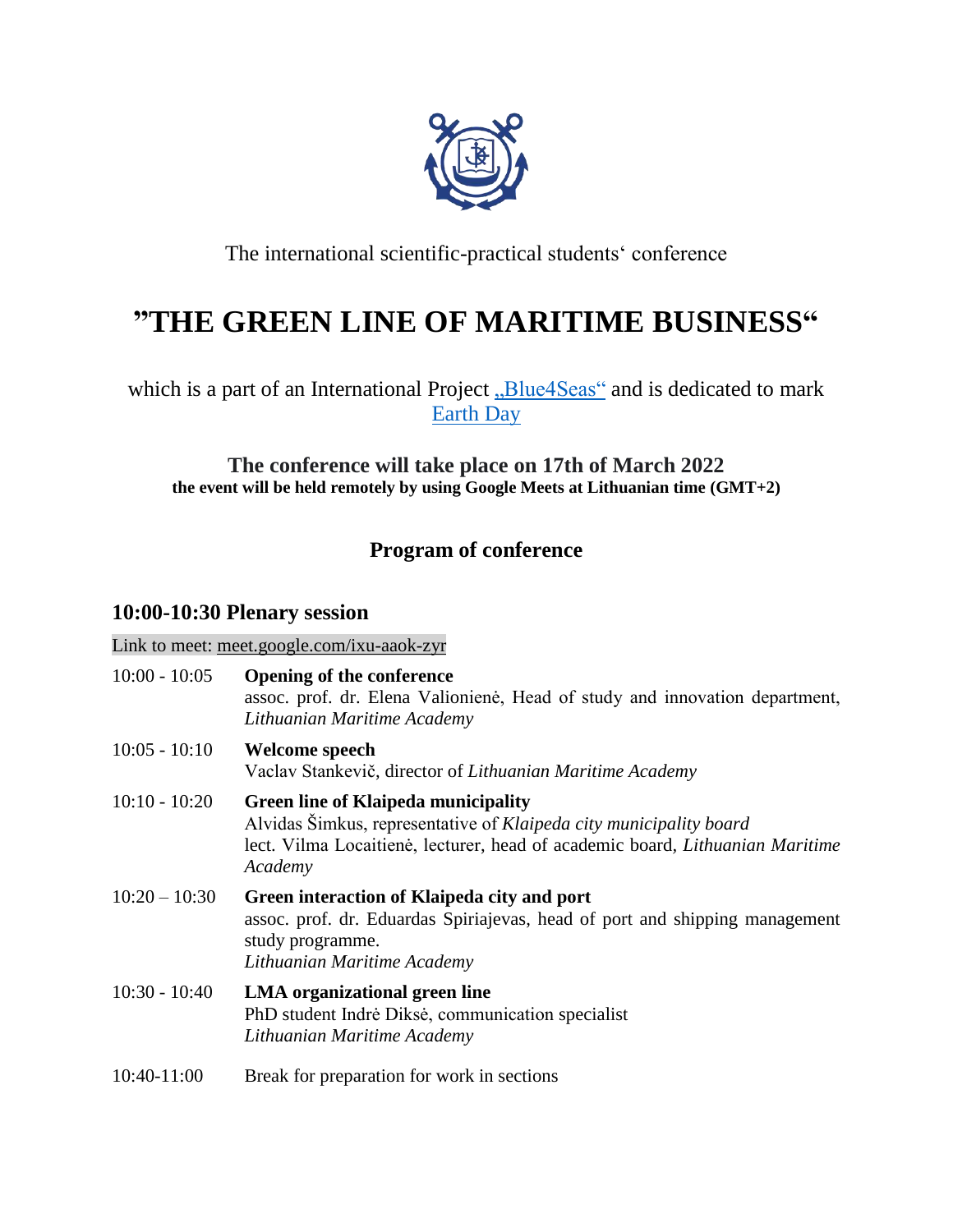### **11:00 – 14:00 English language section**

Link to meet: [meet.google.com/ixu-aaok-zyr](http://meet.google.com/ixu-aaok-zyr)

*Moderators of section: Liutauras Vyšniauskas, assoc. prof. dr. Elena Valionienė*

- 11:00-11:10 **Technological trends in the development of aviation and maritime transport, taking into account the increase in its environmental friendliness by 2030** Anton Pimenau. Supervisor: lect. Alvydas Nikolajus *Lithuanian Maritime Academy*
- 11:10-11:20 **Psychological problems and coping methods of online BSMT students during COVID-19 pandemic** Warren Jay Maurin and Joyce Torres. Supervisor: prof. Asisclo III M. Abonado, Center for Research Head *Holy Cross of Davao College*
- 11:20-11:30 **Profile and student motivation to get a bachelor of science in marine transportatin degree** Isaac G. Salvaña, supervisor: prof. Asisclo III M. Abonado, Center for Research Head

*Holy Cross of Davao College*

- 11:30-11:40 **Investigation of factors affecting imports/exports in the transport sector: comparison of Baltic States, Portugal and France** Svajūnė Purkėnaitė. Supervisor: lect. Jūratė Žukauskaitė *Lithuanian Maritime Academy*
- 11:40-11:50 **Self-regulated learning and academic performance of bachelor of science in marine transportation students** Iavan Jake Delmo, Reshelle Jane Cabrestante and Jade Jan L. Sal. Facilitator: Francisco M. Punay. Supervisor: prof. Asisclo III M. Abonado, Center for Research Head

*Holy Cross of Davao College*

- 11:50-12:00 **Student perceived usefulness of e-learning and academic performance of first year maritime students** Lady Shakespeare Baliad, Erica Bueno and Claudio Balcita Jr. Supervisor: prof. Asisclo III M. Abonado, Center for Research Head *Holy Cross of Davao College*
- 12:00-12:10 **Investigation of factors affecting imports/exports in the transport sector: comparison of the Baltic States, EU Central European countries** Ugnė Survilaitė. Supervisor: lect. Jūratė Žukauskaitė *Lithuanian Maritime Academy*
- 12:10-12:20 **E-Learning and Academic Performance in major subjects of maritime students.**  Engr. Arnell F. Mesina and Marianne Marie R. Villarba. Supervisors: Engr. Hyde A. Rendon, MME and prof. Asisclo III M. Abonado, Center for Research Head *Holy Cross of Davao College*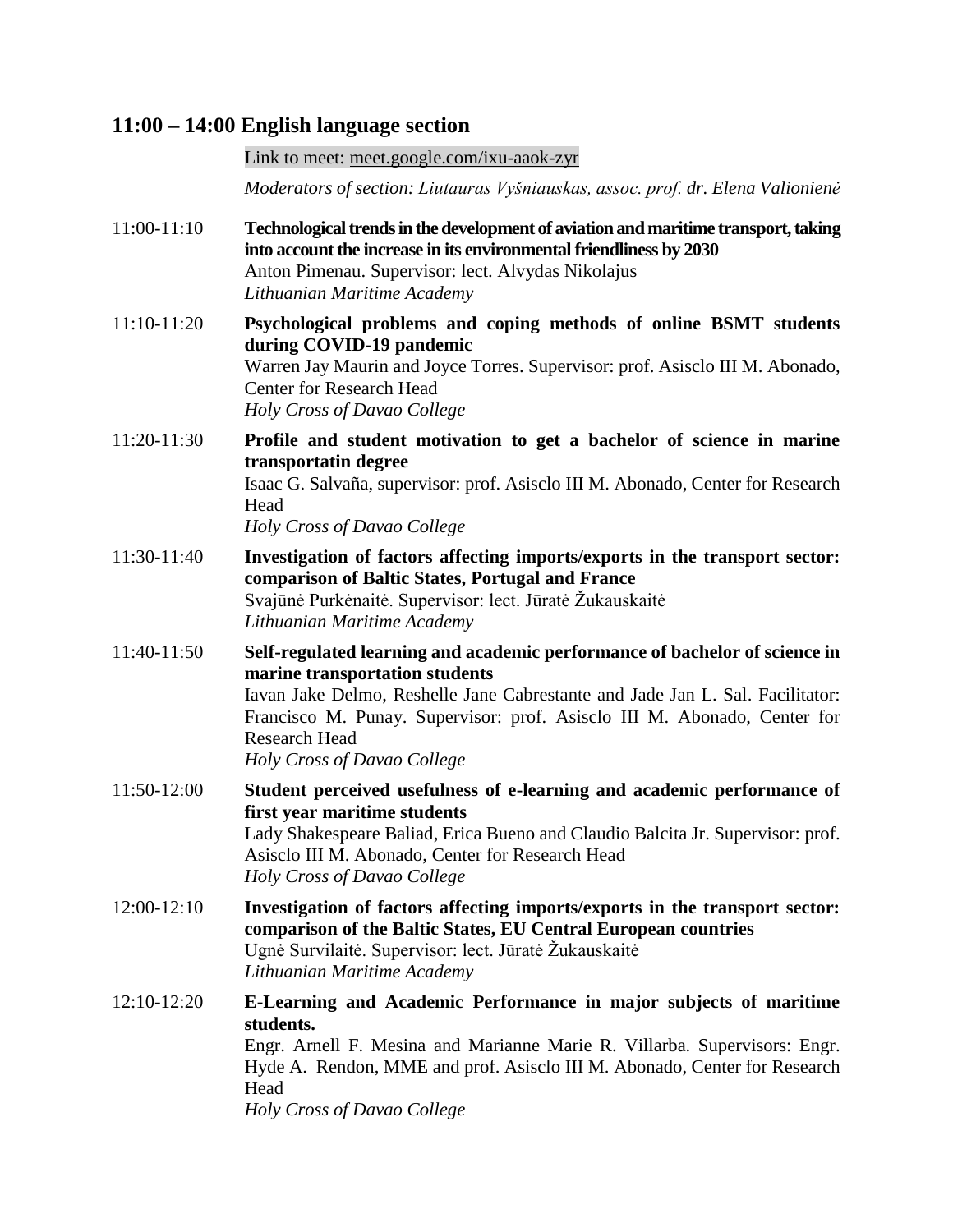| 12:20-12:30 | Multiplayer online battle arena gaming behavior and its influence on the<br>academic performance of bachelor of science in marine transportation<br>students of Holy Cross of Davao College<br>Jerick E. Cuajotor, Claire Ann Venancio. Facilitator: Roberto Viscara Salcedo.<br>Supervisor: prof. Asisclo III M. Abonado, Center for Research Head<br>Holy Cross of Davao College |
|-------------|------------------------------------------------------------------------------------------------------------------------------------------------------------------------------------------------------------------------------------------------------------------------------------------------------------------------------------------------------------------------------------|
| 12:30-12:40 | Investigation of factors affecting import / exports: comparison of the Baltic<br><b>States, Belgium and the Netherlands</b><br>Dovydas Norgaila. Supervisor: lect. Jūratė Žukauskaitė<br>Lithuanian Maritime Academy                                                                                                                                                               |
| 12:40-12:50 | Educational internet use and the academic performance of bachelor science<br>in marine transportation students<br>Jiff Gonzaga Eroy and Gil B. Bartolome. Supervisor: prof. Asisclo III M.<br>Abonado, Center for Research Head<br>Holy Cross of Davao College                                                                                                                     |
| 12:50-13:00 | Teaching strategies and academic performance of online third year<br>bachelor of marine transportation students<br>Christian Dior S. Maboloc, Rena Mae L. Marica and Willie Grande. Supervisor:<br>prof. Asisclo III M. Abonado, Center for Research Head<br>Holy Cross of Davao College                                                                                           |
| 13:00-13:10 | Investigation of factors affecting imports/exports in the transport sector:<br>comparison of the Baltic States, Slovakia and Bulgaria<br>Donatas Žalgiris. Supervisor: lect. Jūratė Žukauskaitė<br>Lithuanian Maritime Academy                                                                                                                                                     |
| 13:10-13:20 | Time Management and Academic Performance of online Third Year<br><b>Bachelor of Science in Marine Transportation Students</b><br>Jayrelle Phillip Buyco. prof. Asisclo III M. Abonado, Center for Research Head<br>Holy Cross of Davao College                                                                                                                                     |
| 13:20-13:30 | ISO 9001 certification implementation and institutional performance of the<br>college of maritime and training<br>Arvin Jay Tacmoy. Facilitator: Hyde A. Rendon. Supervisor: prof. Asisclo III<br>M. Abonado, Center for Research Head<br>Holy Cross of Davao College                                                                                                              |
| 13:30-13:40 | Investigation of factors affecting imports and exports in the transport<br>sector: comparison of the Baltic States, Poland and the Czech Republic<br>Benas Adomavičius. Supervisor: lect. Jūratė Žukauskaitė<br>Lithuanian Maritime Academy                                                                                                                                        |
| 13:40-13:50 | Modelling the digital readiness index of the maritime transport sector<br>Liutauras Vyšniauskas. Supervisor: assoc. prof. dr. Lina Dreižienė<br>Lithuanian Maritime Academy                                                                                                                                                                                                        |
| 13:50-14:00 | <b>How Maritime Transport Affects on Environment</b><br>Tornike Geladze. Supervisor: assoc. prof. dr. George Gabedava<br>Batumi Navigation Teaching University                                                                                                                                                                                                                     |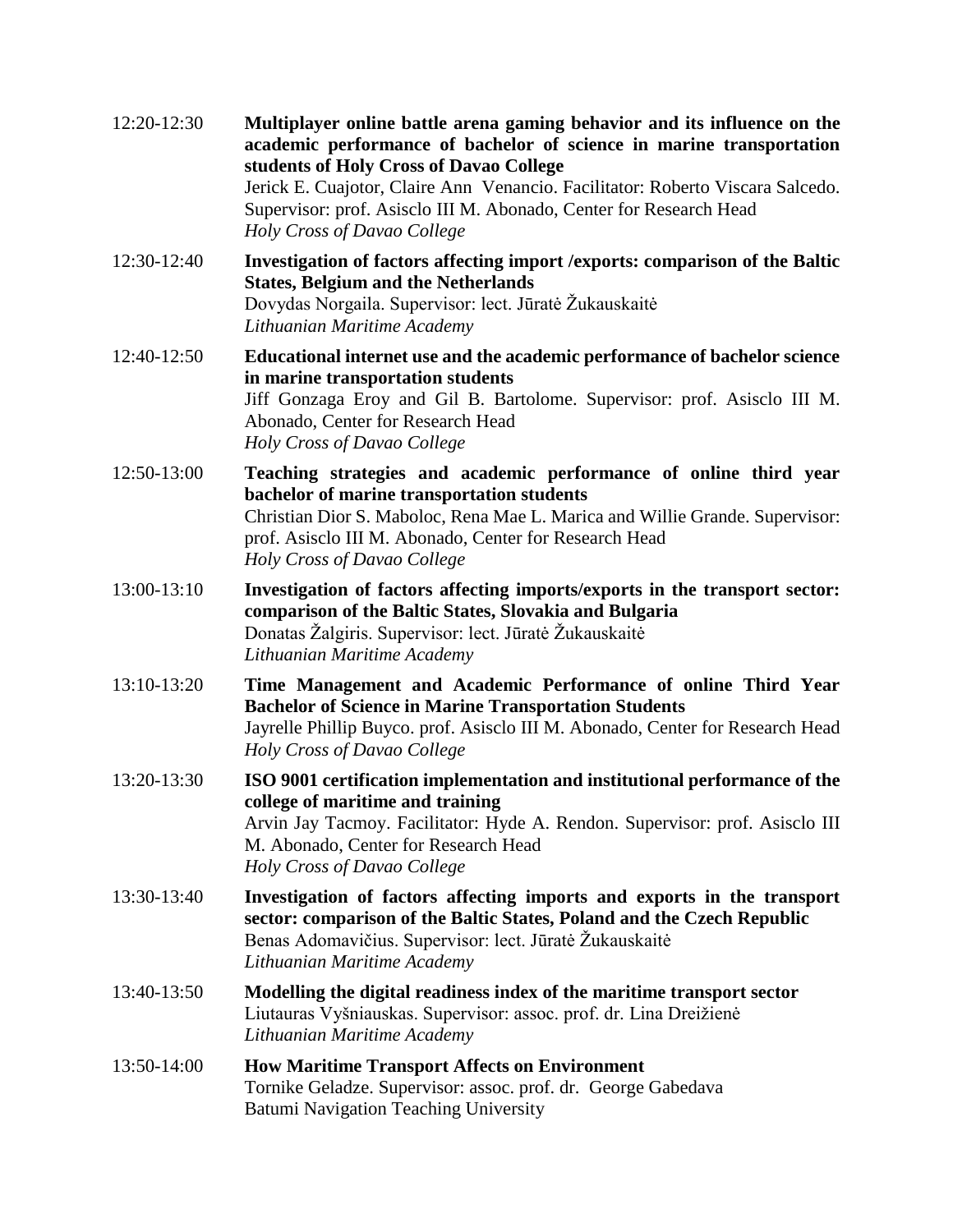#### **11:00- 14:00 Lithuanian session**

#### Link to meet: [meet.google.com/wzs-rsbn-edf](http://meet.google.com/wzs-rsbn-edf)

*Moderatoriai: Laura Pociūtė, lektorė Vilma Locaitienė*

- 11:00–11:10 **Biologinio apaugimo eksperimentas Klaipėdos miesto vandens telkiniuose.** Laurita Ambraškaitė, Rugilė Viskontaitė. Moksliniai vadovai: mokytoja Daiva Mickutė, Klaipėdos jūrų tyrimų instituto dr. Greta Srėbalienė *Klaipėdos "Vėtrungės" gimnazija*
- 11:10-11:20 **Moterų lygių galimybių užtikrinimo tendencijų tyrimas jūrų transporto sektoriuje** Saulė Norbutaitė, Vanesa Skunsman, Gabrielė Ceinoriūtė. Mokslinis vadovas: lekt. Rima Mickienė.

*Lietuvos aukštoji jūreivystės mokykla*

- 11:20-11:30 **Ekonominio efektyvumo tyrimo analizė, plaukiant Duvro sąsiauriu pasitelkiant potvynių-atoslūgių sroves.** Domantas Jankauskas. Mokslinis vadovas: lekt. Arvydas Jankauskas *Lietuvos aukštoji jūreivystės mokykla*
- 11:30-11:40 **Kibernetinio saugumo jūrų transporto valdymo sektoriuje tyrimas** Vitalija Saksa. Mokslinis vadovas: doc. dr. Elena Valionienė *Lietuvos aukštoji jūreivystės mokykla*
- 11:40-11:50 **Jūrų transporto sektoriaus darbo rinkos patrauklumo tyrimas** Vaiva Bučiūtė. Mokslinis vadovas: doc. dr. Genutė Kalvaitienė *Lietuvos aukštoji jūreivystės mokykla*
- 11:50-12:00 **Alternatyvių tarptautinės prekybos šablonų modeliavimas taikant jūrų uosto logistinio jungiamumo parametrus** Artur Šešel. Mokslinis vadovas: doc. dr. Birutė Plačienė

*Lietuvos aukštoji jūreivystės mokykla*

- 12:00-12:10 **Jūrų transporto sektoriaus išmaniosios organizacijos valdymo kompetencijų profilio modeliavimas** Laura Karpavičiūtė. Mokslinis vadovas: doc. dr. Simona Briedienė *Lietuvos aukštoji jūreivystės mokykla*
- 12:10-12:20 **Jūrų transporto sektoriaus verslo aplinkos patrauklumo vertinimas: KVJU atvejis** Darja Matvejeva. Mokslinis vadovas: doc. dr. Jelena Belova

*Lietuvos aukštoji jūreivystės mokykla*

- 12:20-12:30 **Merus žiedų technologijos taikymo galimybių tyrimas, sprendžiant tvarumo ir ekologijos problemas** Andrej Litoš. Mokslinis vadovas: lekt. Renata Jackuvienė *Lietuvos aukštoji jūreivystės mokykla*
- 12:30- 12:40 **Jūrų karininko karjeros modelio tyrimas** Kamilė Railaitė, Karolina Leonaitė. Mokslinis vadovas: lekt. Rima Mickienė *Lietuvos aukštoji jūreivystės mokykla*